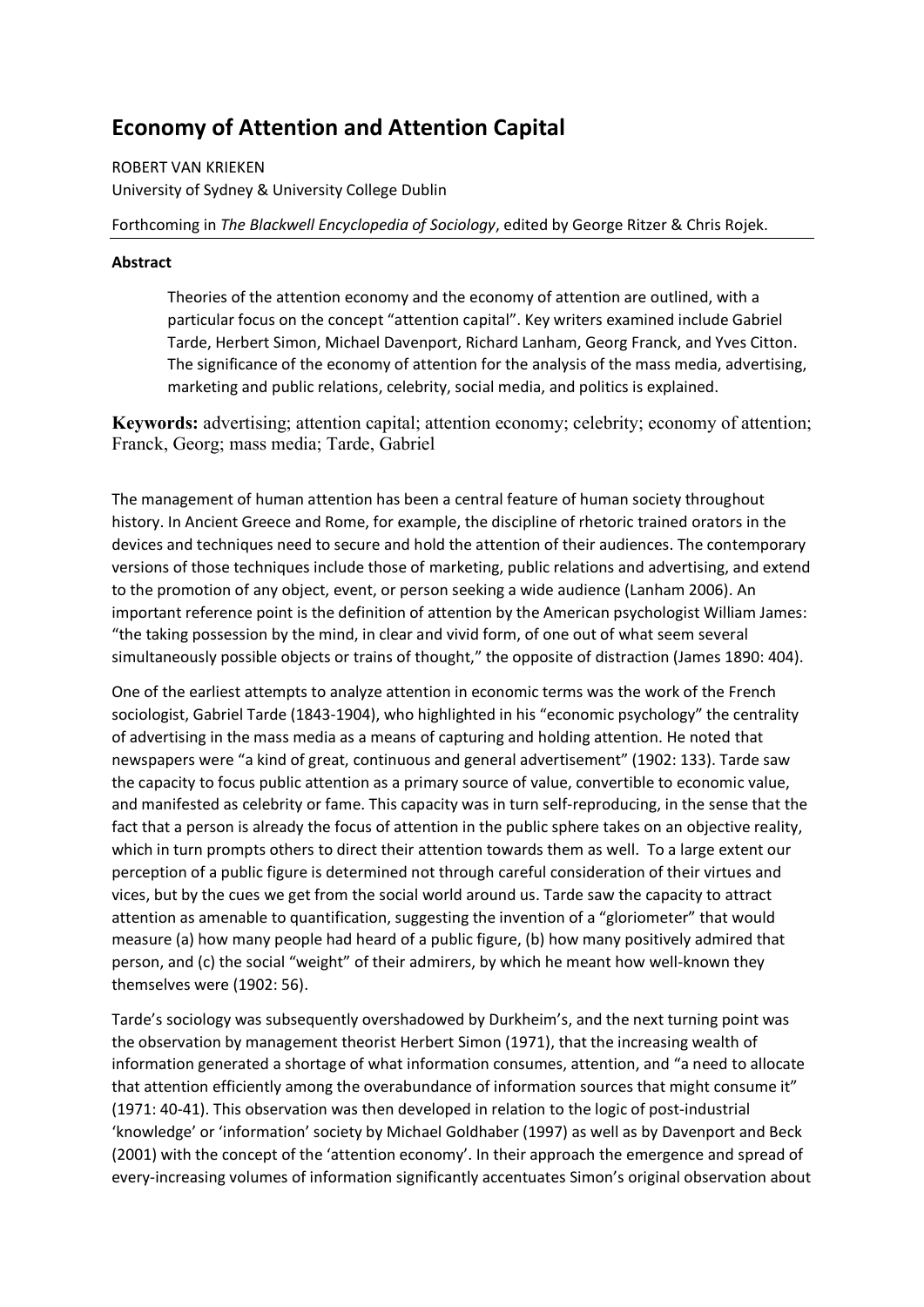the scarcity of attention, and increases the value and impact of the capacity to attract and hold attention exponentially. Attention is effectively both the raw material and the fuel of the information society – if it does not attract attention, it does not exist. The decrease of the cost of reproduction of intellectual and cultural products almost to zero accentuates the significance of the capacity to focus attention on those products, and they argue that the attention economy has become an irreplaceable adjunct of the money economy, perhaps to the point of replacing it.

Literary scholar Richard Lanham, from the perspective of literature and art, also develops Simon's point about the centrality of attention, arguing that the transition from an industrial to a postindustrial society involves what he calls a shift "from stuff to fluff". By this he means a shift from a focus on the practical utility of ideas and objects to what they represent in a broader cultural context, what makes them distinctive and thus "attention traps". The examples he gives include the work of artists such as Marcel Duchamp, Andy Warhol, and Christo, all of whom made the capacity to attract attention central to their art, replacing the artistic object itself.

The Austrian architect and philosopher Georg Franck (2019; 2020) outlines a more developed theory of the economy of attention that includes an analysis of the ways in which attention itself functions as a form of currency, payment, and income, and is self-reproducing, effectively "earning interest". Central to Franck's approach is the concept of "attention capital".

### **Attention capital**

"Attention capital" is used to capture the fact that the capacity to attract, hold, and distribute attention has economic effects, and constitutes a form of capital, alongside economic, social, and cultural capital. Attention capital is also strategically central to those other forms of capital, since they are all embedded in social relations and networks, only realisable if they are characterised by an additional "layer" of attention capital, i.e. if it is known by the relevant marketplace actors. There is no point having a product or a means of social or cultural distinction if nobody knows about it, and its value increases the more attention can be focused on it. Attracting attention means occupying space in a larger or smaller number of other people's consciousness, and it is this occupied space, this real estate if you like, that constitutes attention capital.

Celebrity, fame, reputation and prestige are forms of accumulated attention that constitute an intangible economic resource. Person A "paying" attention to Person B constitutes an income for Person B both in itself – as recognition, regard, expression of respect and esteem – and because it has the associated effect of also directing Person C's attention towards them. Similarly, the richer a person already is in attention capital, the more their attention will in turn be worth when directed at others – this explains why people find it hard to resist the attention of celebrities.

As a form of capital. it is difficult to compare with more tangible forms such as money, land, physical resources or even labour power. Franck notes that attention capital exists in any social group where there are distinctions in prestige, and where attracting attention constitutes increased recognition of that prestige, but that attention capital's role has expanded along with the development of the mass media, effectively functioning as its currency. Education can also be regarded as accumulated attention capital, the attention one pays to oneself and that teachers, parents, and others have paid to you in relation to your schooling. Knowledge itself is reified attention capital, the attention that has been focused on a particular topic, and which in turn earns interest as the springboard for further knowledge-production. Franck sees scientific communities as 'vanity fairs", structured struggles for attention capital in the form of citations, recognition, attendance at lectures, viewings of videos, and incorporation of one person's intellectual production into that of others.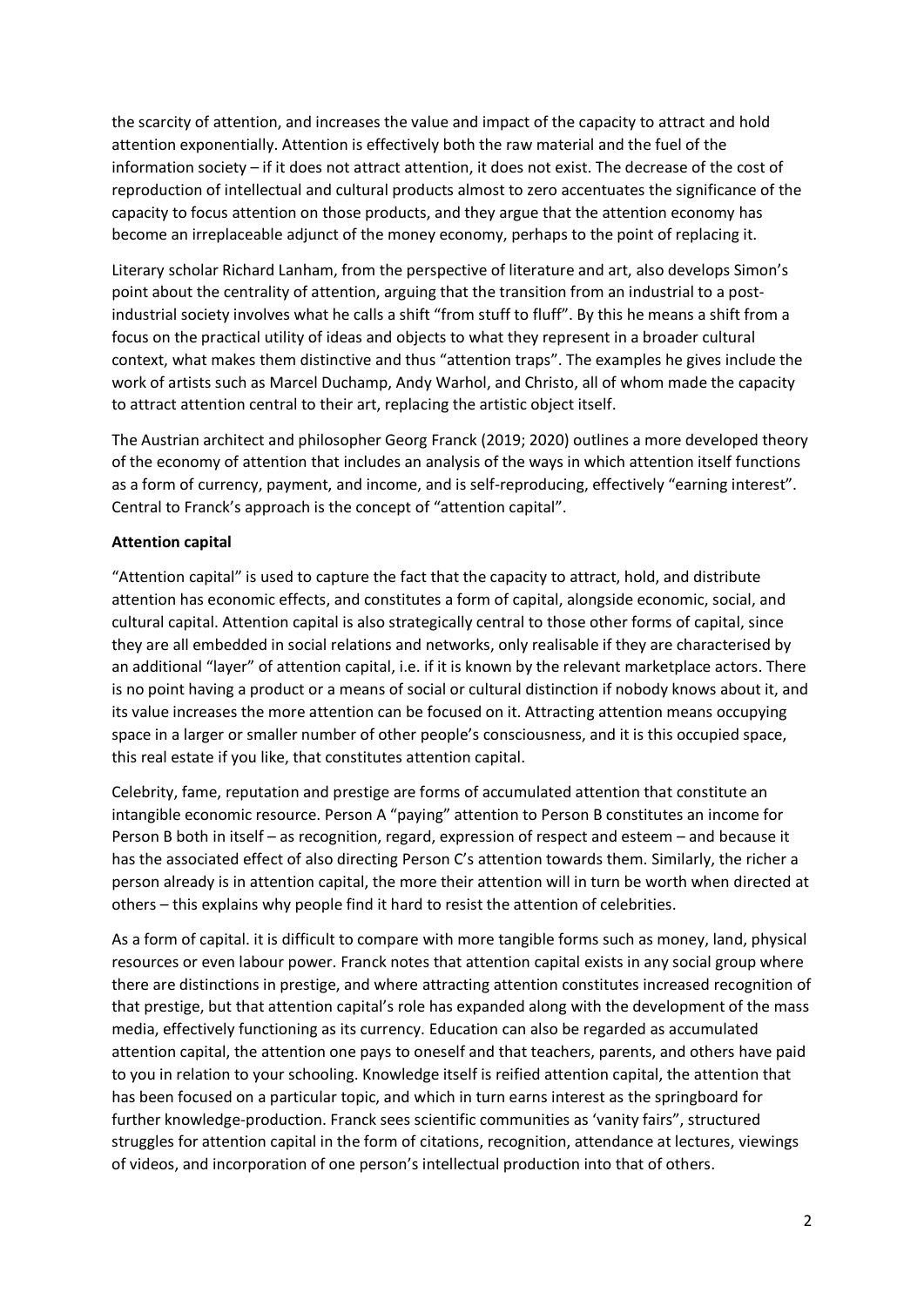Attention capital is increasingly measurable and quantifiable in terms of circulation figures, mentions in newspaper column-inches, viewing and listener ratings, visitor numbers, and in a digital environment likes, clicks, followers, downloads, and so on. Prizes, awards and honours – such as Nobel Prizes, Academy Awards, fellowships of scientific academies, Honours of any sort - also constitute another type of attention capital, the accumulation of which is important not just for the individuals concerned, but also their universities, film production companies, cities, and their countries, who can then convert it into other forms of capital.

Franck sees public events like conferences, concerts, television events, beauty contests, competitions, theatrical performances, exhibitions, but also all activity in public as 'vanity fairs' which constitute the stock exchanges of attention capital, the marketplace of its fluctuating value. Franck refers to social media (Facebook, Twitter, Instagram, and so on) as extended vanity fairs (2020: 14). For Franck, attention capital functions in ways very similar to money. The mass media are like banks issuing credit in attention capital – allocating space and time in a programming schedule – which then brings greater or lesser returns on the original investment of attention capital. Within the economy of attention, the media have the same function as the financial sector in the money economy. Brands also constitute the systematic production, distribution and consumption of attention capital, and all aspects of social life are now brands: universities, schools, cities, towns, regions, countries, religions; today even every individual is subject to the compulsion to self-present to the world as a brand.

In the same way as money, attention capital is self-reproducing, earning interest. There is a circular, self-reinforcing and self-reproducing dynamic: attention generates more attention. Paying attention to an attention-rich public figure, a celebrity, is in turn a means of attracting attention (to oneself. This is an essential driving force of activity in social media. One can observe second-order attention wealth-creation: the attention of those rich in received attention is "worth" correspondingly more. What someone rich in attention capital pays attention to (Tweets, posts on Instagram) has far more impact than anything anyone poor in attention capital is interested in; the more followers a Tweeter has, the greater the impact of their tweets, because followers constitute attention capital.

Like the money economy, the distribution of attention capital is also organized around its own form of social inequality, between those who possess a surplus of attention capital, and those with a deficit. This in turn explains the pervasiveness of social media, the playing field for this on-going and every-intensifying struggle for attention.

The literary and media theorist Yves Citton (2017) extends the discussion of the economy of attention by arguing for a refinement of the idea of the economy of attention by seeing it as part of a broader social ecology, especially in the context of ever-expanding social media and big data. He argues for an understanding of the economy of attention that goes beyond the relationship between a surplus of information and a scarcity of attention, to grasp the broader communication process shaping human awareness and consciousness. Citton argues that it is important to expand the concept of "economic" action to grasp the essentially social nature of individuals, and to see the "value" of attention capital as including processes of meaning and value-construction. Attention thus needs to be understood as bound up in social and interpersonal interaction as well as a form of capital. He characterizes the struggle for attention capital in the world of the Web 2.0 internet and social media as an ongoing "attention arms race" that is enormously wasteful and destructive of human relations and well-being. For Citton, the attention arms race generates its own form of waste and pollution requiring a matching ecological consciousness to render the attentional environment more controllable.